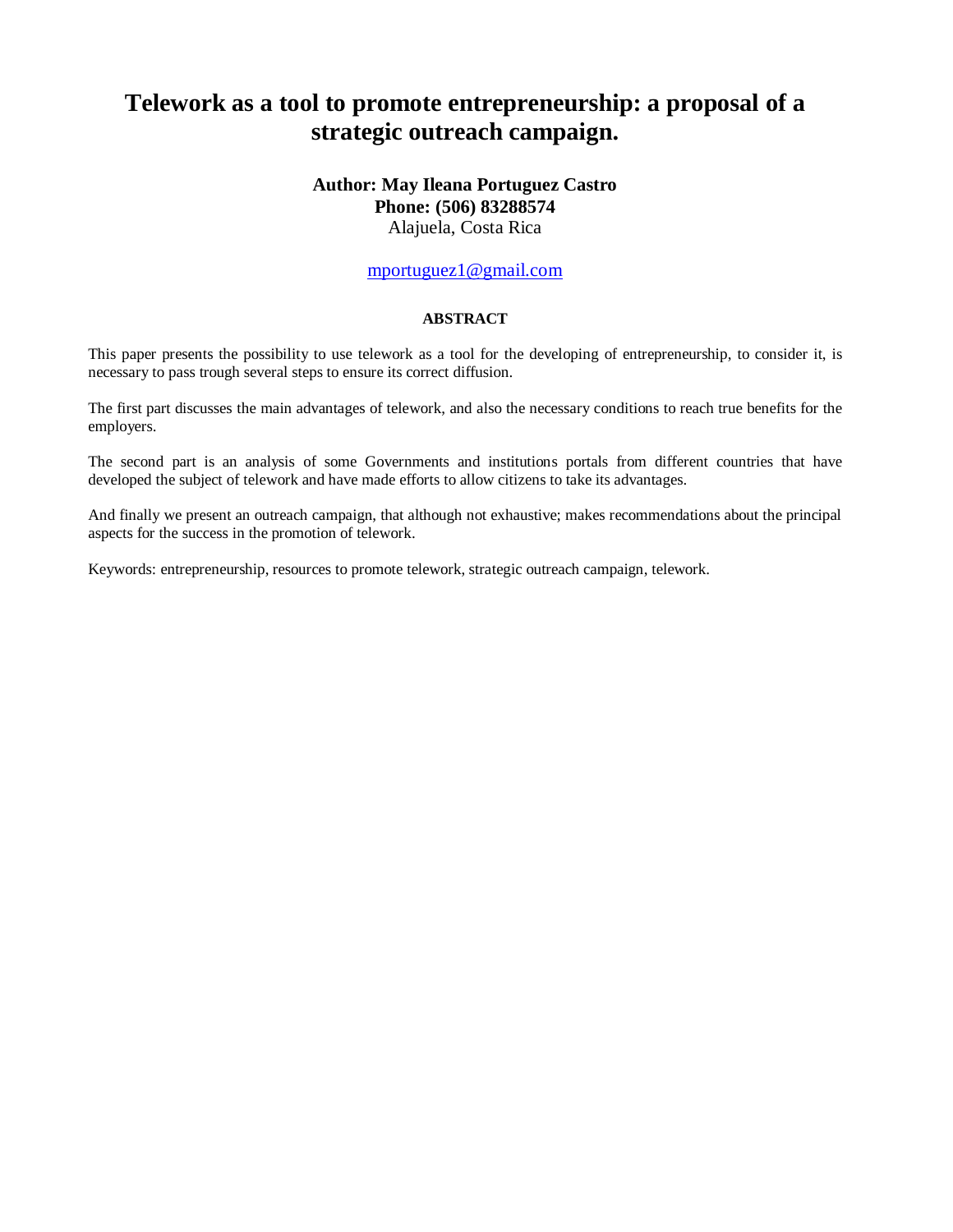#### **1 INTRODUCTION**

The current society is immersed in change processes, relationships between people have altered with the integration of Information and Communication Technologies (ICTs) into everyday life and this transformation has also reached the workplaces, many of the functions can be performed by the employee in another place different of the business location [1], causing new challenges for the organizations.

This concept known as teleworking, emerged in the seventies as a solution proposed by the economist Jack Nilles to affront the oil crisis and to allow save fuel by not travel at the workplace [2], the term has evolved and today there are different names for remote work, as telecommuting or telework which describe the situation in which the employee performs work outside the primary workplace, aided by ICTs [3].

There are plenty of studies that have analyzed the advantages that have brought flexibility to the employment sector; here are the most frequently mentioned:

#### **1.1 Teleworking Advantages**

It allows a better reconciliation of work, family and workers: The need to harmonize work and family life can be encouraged by telework as it reduces the time and distance previously used to going to the workplace, it allows realize faster tasks and takes more time in family activities, leisure and personal care [4].

For achieved this benefit, there need to be flexible labor policies and family-responsible, finance or provide services that help care for dependents or domestic work. This can reduce stress levels; absenteeism and increase productivity, companies that manage to satisfy these needs should have an organizational culture supportive of these practices, know the needs of workers and their families and keep a good network of internal and external communication [5].

- It increases the flexibility of time for the worker: Telework allows organize the worker according to their convenience and scheduling your day, teleworkers can have control over working conditions and their time, but is recommended for a successful implementation of distance work, establish work plans, schedules and deadlines for compliance with the obligations; also be clear about the type of work to be performed and take into account that communication is the key [6].
- Increases organizational commitment: with the telework, the teleworker get autonomy and a balance between work and familiar life [7], therefore, the organization must review the politics that encourage workers to stay with the company and to work for success [8].

For implement the telework, it is necessary start with a pilot plan, with people strategically selected and clearly defined goals, to evaluate the results and then extend it to more areas within the organization [9].

- Reduces travel times: Allows save money and time.
- Increases productivity of teleworkers: Telework provides motivation to employees, who should have a proper training and be clear about policies and procedures of the company, the goals to be met and the evaluation of achievements. The manager must define the time periods and what it expects from its workers, it is recommended not to be isolated, but taking into account within the organization [10].
- Reduces electricity costs, office space and benefits the environment: The savings in travel time have a great impact in the reduction of the emission of gases, for example in the United States the fuel savings associated with teleworking assumed in 2007 a reduction of 50,000 tons of CO2 [11].
- Allows development in rural areas: giving the opportunity to network with others who are in remote locations or other countries. With the help of technologies, the company must assume a change in structure and corporate culture and be ready for a globalization world [12].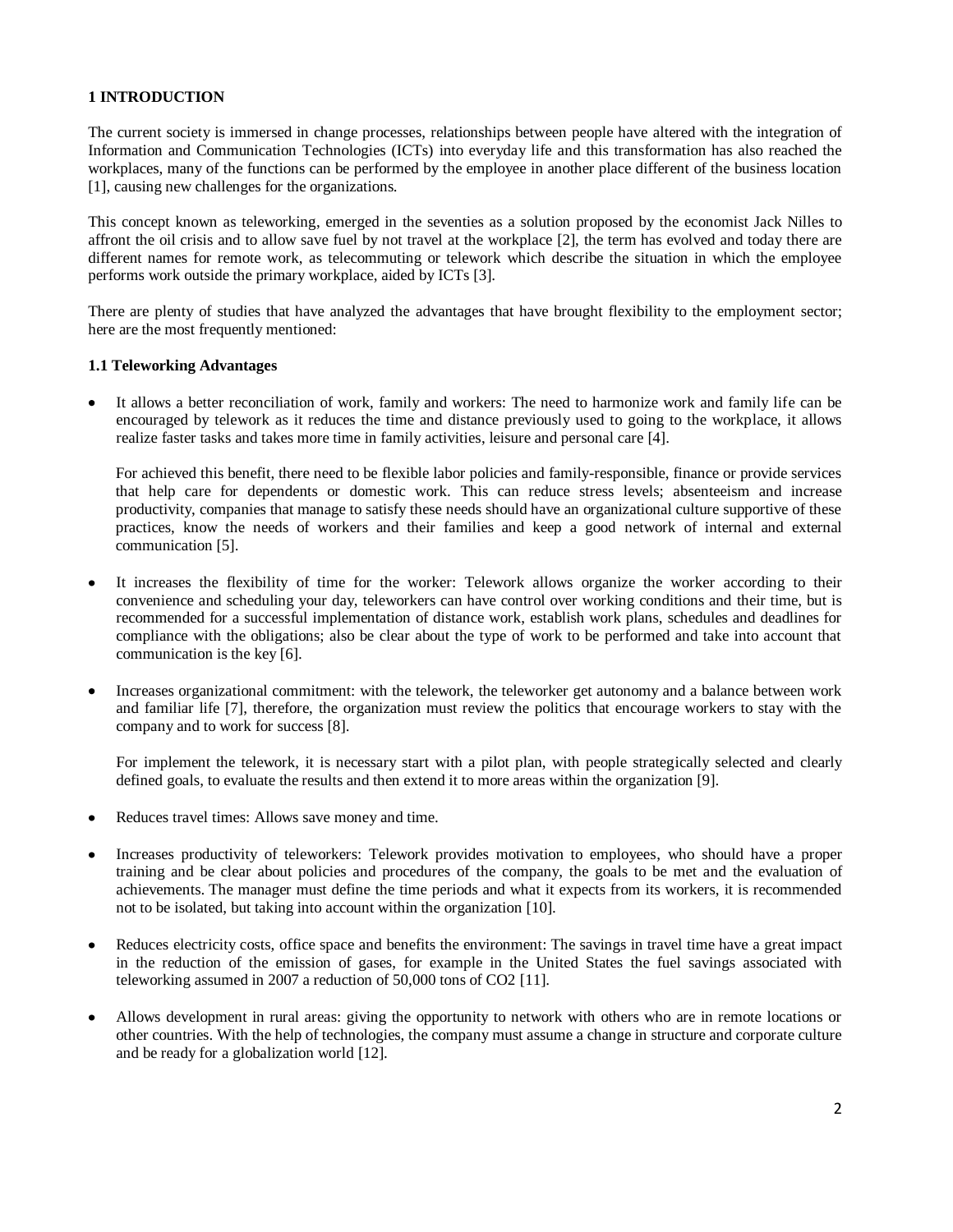The problem is that although these benefits are known, there exist a reluctance to adopt telework, mainly because of lack of information and knowledge on how to develop projects under these new conditions [13].

The times are turbulent, traditional employment opportunities have been declined forcing people to use their creativity to carry out work independently, the composition of the families are changed and the 21st century worker´s role is more dynamic because the increase in competitiveness [14], therefore is necessary to promote alternatives, like telework that allow the developing of new business ideas.

#### **1.2 Telework and Entrepreneurship**

The main motivation of this research is to give the people an alternative to develop their creativity and to propose solutions for generate a livelihood while trying to harmonize work and family life taking advantages of the benefits generated by telework.

It seeks to give priority for young people and women to propose and implement innovative projects that improve quality of life and the status for the general society.

Formichella defines the entrepreneurship as the development of an innovative economic, social or politic project and an entrepreneur as a person with creativity and the ability to make decisions and who can work on their own initiative [15].

This research suggests that to achieve more utilization of the initiatives for entrepreneurial youth and women, is necessary to establish a campaign to promote the advantages of telework as a source of livelihood of families and as a generator of employment and an activator of the economy.

#### **2 STEPS INVOLVED IN THE PLANNING PROCESS OF AN OUTREACH CAMPAIGN TO PROMOTE THE ENTREPRENEURSHIP.**

The main goal of an outreach campaign is to influence the behavior of its target audience, for example in the case of a campaign directed to the diffusion of telework as a tool to promote the entrepreneurship, the expectative is to make at the people think about their skills to realize a distance work, generate business ideas and motive public and private companies to hire these workers, because to make a better use of these initiatives is necessary the support of the Governments, the private enterprise and the general society.

Next are the steps that have to be considered for an outreach campaign according to the World Intellectual Property Organization (WIPO) [16]:

**2.1 Assess the Current Outreach Situation:** analyze what outreach efforts have been carried out so far? What has worked? What has no worked? Mistakes and successes.

**2.2 Identify Outreach Goals of a New Campaign:** Identify the goals of the campaign and relate it to the objectives of the Government at the country in which they will be develop to determinate the necessary budget and the behavior to be modified, in this case, is expected that people propose new business ideas carried out trough telework.

**2.3 Specify the Scope of the Campaign:** determine clearly what is to be achieved through education and outreach phase of the proposed item to change the perceptions of the target audience. This is accomplished when present the advantages of telecommuting or teleworking.

**2.4 Obtain Information from Research:** during all stages of the process, initially for resources with which account, and during and after the process of evaluating the results and make adjustments.

**2.5 Identify target audience**: is necessary to know aspects of the population they are targeted in the campaign, such as where they live, channels that they use to receive information, the prejudices about the issue of the campaign and the knowledge about the theme.

Also for this selection can weigh the priorities of government policies or the easy to reach certain audiences, in all cases it is recommended to segment the message.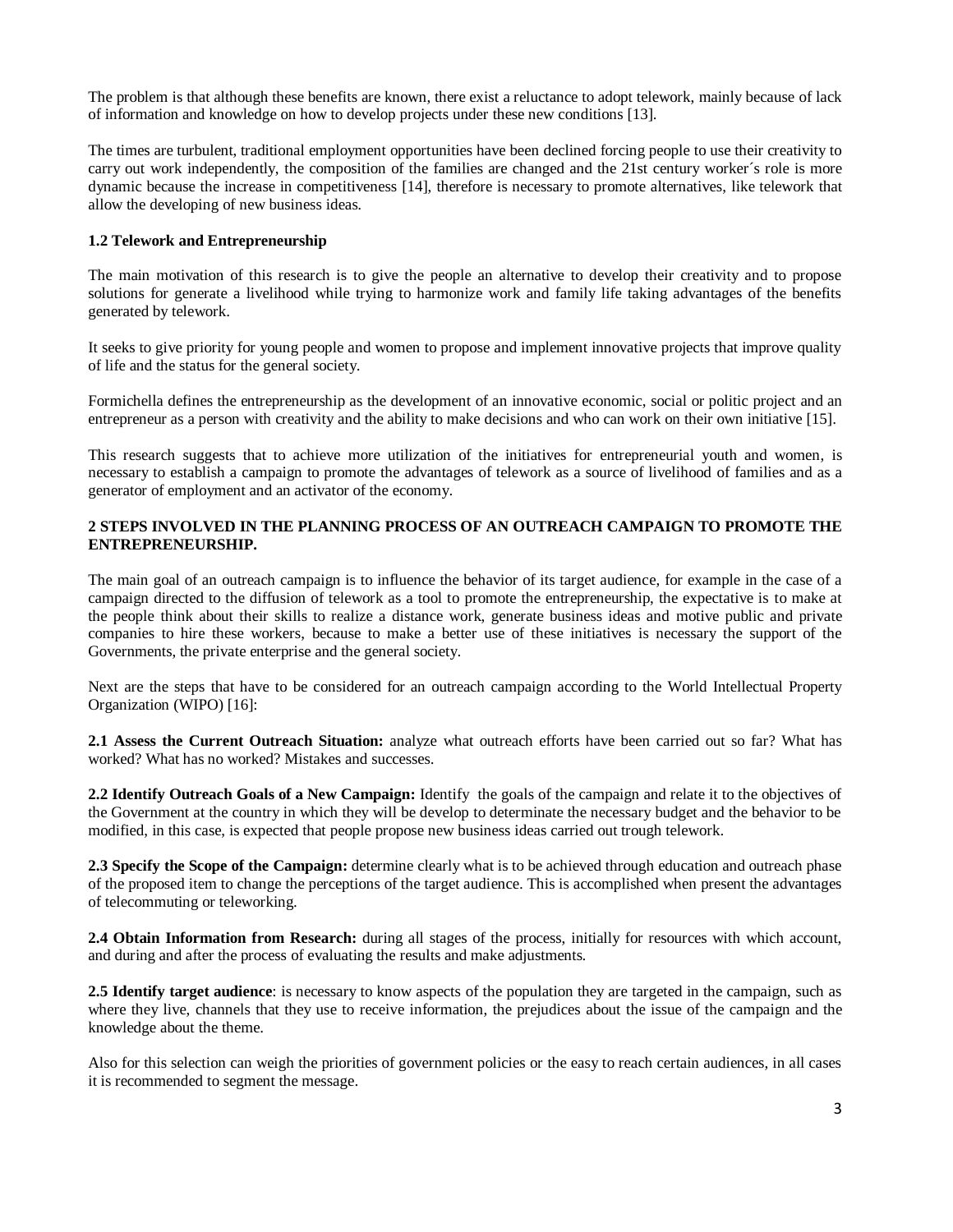**2.6 Identify Potential Partners:** in order to cut costs, getting contributions of money, expertise and knowledge of the target audience.

**2.7 Develop and execute a communications program:** Having chosen a target audience and having clear goals, must be design the message and identifies the media to transmit it.

#### **3 METHODOLOGY**

This research follows the next steps:

First is the review of the Government and institutions portals about the subject of telework and make an inventory of information resources that can be included in the campaign.

Second, find innovative sources that can be used to promote telework.

Finally, it proposes and outreach campaign that included practical examples to promote the telework and that can be used in different organizations.

Influence people to consider the teleworking as a way to create jobs and promote the generation of ideas and the companies to contract these services may need several successive campaigns for change the attitude that is required [17]. So, this research propose three moments of the campaign: a first one to call attention to telework as a tool to increase the employment opportunities, another that shows the benefits of telework and finally motivate people to present innovative ideas.

#### **4 ANALYSIS AND DISCUSSION**

#### **4.1 Teleworking Resources Inventory**

This inventory includes resources found in different Governments and institutions portals that have been responsible for promoting and development the concept of teleworking and its requirements, presents theoretical and technical information that can guide people that start with telework and the companies that implement it. Although there is more information is expected that it can be an orientation to research and the search of new resources.

It is divided into the following sections:

*4.1.1 Information resources* include telework definition, their importance, how to start teleworking? What can be teleworking? The telework advantages to people and companies, requirements and legislation (Chart 1).

Chart 1

Inventory of information resources

| <b>Resources</b>                                   | <b>Content</b>                                                                                                                                               | Website                                                                                                                                                                           |
|----------------------------------------------------|--------------------------------------------------------------------------------------------------------------------------------------------------------------|-----------------------------------------------------------------------------------------------------------------------------------------------------------------------------------|
| PDF: Understand and<br>mobile<br>manage<br>workers | Guide for companies: include statistics,<br>advantages,<br>Creator:<br>Cisco<br>tips<br>Systems, 2007.                                                       | http://www.gobiernofacil.go.cr/e-<br>gob/gobiernodigital/teletrabajo%20completo/Docs/<br>GUIA%20DE%20TRABAJADOR%20MOVIL%2<br>0%20CISCO%20SYSTEMS.pdf                              |
| Legislation                                        | Proyecto de Ley de Teletrabajo,<br>Argentina, 2007<br>Decreto de promoción del teletrabajo<br>en instituciones públicas del Gobierno<br>de Costa Rica, 2008. | http://www.trabajo.gob.ar/downloads/temasespecial<br>es/teletrabajo_proyecto-de-ley.pdf<br>http://www.gobiernofacil.co.cr/gobiernodigital/legis<br>lacion/Decreto_Teletrabajo.pdf |
| News,<br>articules.<br>videos, slides.             | News and updated articles. Chile.                                                                                                                            | http://www.teletrabajo.cl/                                                                                                                                                        |
| FAQ                                                | Answer to questions about teleworking.<br>Uruguay.                                                                                                           | http://www.teletrabajo.com.uy/respuestas/teletrabaj<br>o/1/                                                                                                                       |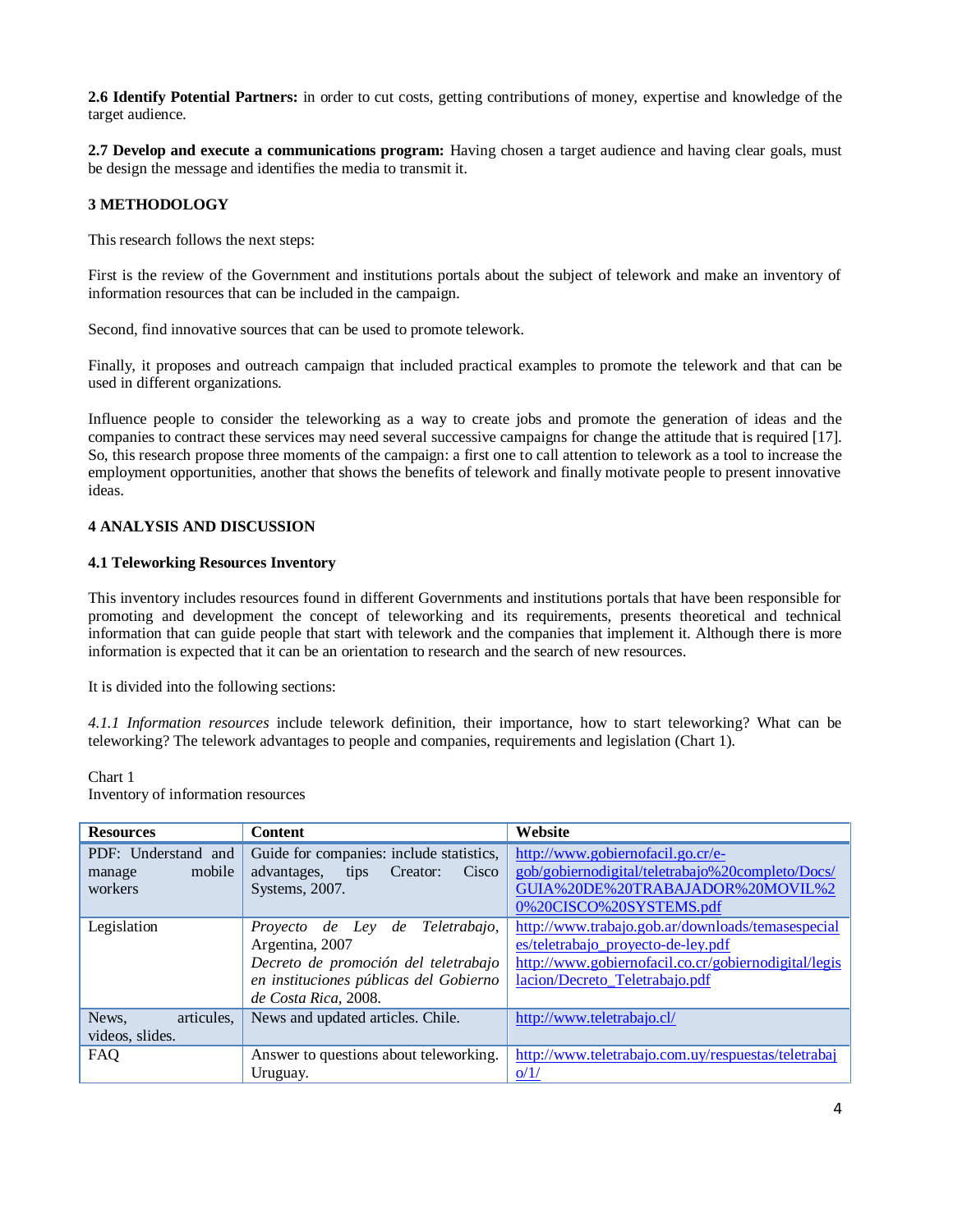| <b>Resources</b>     | <b>Content</b>                            | Website                                            |
|----------------------|-------------------------------------------|----------------------------------------------------|
| <b>Forums</b>        | Virtual community for teleworkers,        | http://www.teletrabajo.com.uy/foro/                |
|                      | share topics of interest, Uruguay.        |                                                    |
| General information  | Myths, types of teleworkers, other data.  | http://www.trabajo.gob.ar/teletrabajo/             |
|                      |                                           |                                                    |
|                      | Guides to start teleworking, Argentina.   | http://www.caminandoutopias.org.ar/institucional/g |
|                      |                                           | uia.php                                            |
| Conference           | conferences.<br>Links to<br>and<br>papers | http://www.cetelco.org/index.html                  |
| information, papers. | Colombia.                                 |                                                    |

*4.1.2 Educational resources:* include courses, guides, implementation manuals, documents and others (Chart 2).

#### Chart 2 Inventory of educational resources

| <b>Resources</b>                     | <b>Content</b>                                                                     | Website                                                                             |
|--------------------------------------|------------------------------------------------------------------------------------|-------------------------------------------------------------------------------------|
| Implementation<br>guide of Telework. | Guide for the implementation of a pilot<br>plan to telework and create appropriate | http://www.gobiernofacil.go.cr/e-<br>gob/gobiernodigital/guia_de_implemantacion_de_ |
|                                      | patterns. Government of Costa Rica, 2009.                                          | teletrabajo_2009.pdf                                                                |
| Virtual<br>course:                   | It can download and use on the computer                                            | http://www.gobiernofacil.go.cr/e-                                                   |
| Telework in Costa                    | individually, includes all issues related to                                       | gob/gobiernodigital/teletrabajo%20completo/curs                                     |
| Rica                                 | telework, 2009.                                                                    | ovirtual.html                                                                       |
| Training center                      | CEDTEL: free seminars<br>virtual<br>and                                            | http://www.cedtel.com.ar/                                                           |
|                                      | courses, Argentina.                                                                |                                                                                     |
| Training courses                     | Interactive courses for employees and                                              | http://www.telework.gov/tools_and_resources/trai                                    |
|                                      | employers. USA                                                                     | $ning/index.$ aspx                                                                  |
| E-books                              | Telecapacitados: Teletrabajo para<br>la                                            | http://www.telecapacitados.tic.org.ar/telecapacita                                  |
|                                      | inclusión de personas con discapacidad,                                            | dos.pdf                                                                             |
|                                      | available for download, Argentina.                                                 |                                                                                     |
|                                      | Exportadores de servicios en Internet,                                             | http://www.etis-lac.org.ar/libro_etis-lac.pdf                                       |
|                                      | (Boairov et al), Argentina, free, online.                                          |                                                                                     |
| Video blogs                          | Examples of teleworking, Uruguay.                                                  | http://www.teletrabajo.com.uy/videos/                                               |

*4.1.3 Media resources*: include examples of outreach campaigns, databases, videos, contests, statistics and others (Chart 3).

# Chart 3

Inventory of diffusion resources

| <b>Resources</b>  | <b>Content</b>                                                                                                                  | Website                                            |
|-------------------|---------------------------------------------------------------------------------------------------------------------------------|----------------------------------------------------|
| Champaign         | Workplace Flexibility 2010, promoted by<br>Georgetown Law, consists in a education<br>campaign and is stimulated by rewards and | http://workplaceflexibility2010.org/               |
|                   | benefits to employers. USA                                                                                                      |                                                    |
| <b>Brochures</b>  | Free newsletter: Teletrabajando: send by e-                                                                                     | http://www.teletrabajando.org.ar/                  |
|                   | mail Argentina                                                                                                                  |                                                    |
| <b>Videos</b>     | GSA: Telework centers, resources, USA.                                                                                          | http://www.gsa.gov/Portal/gsa/ep/contentView.do    |
|                   |                                                                                                                                 | ?contentType=GSA_BASIC&contentId=23668             |
| for<br>Resources  | Recommended resources, Uruguay.                                                                                                 | http://www.teletrabajo.com.uy/teletrabajo/sitios-  |
| teleworkers       |                                                                                                                                 | web-recomendados/11/                               |
| <b>Statistics</b> | El teletrabajo en Uruguay y el resto de                                                                                         | http://www.teletrabajo.com.uy/respuestas/estadisti |
|                   | Latinoamérica (must subscribe to the site                                                                                       | $\cos\left(11\right)$                              |
|                   | to access the documents)                                                                                                        |                                                    |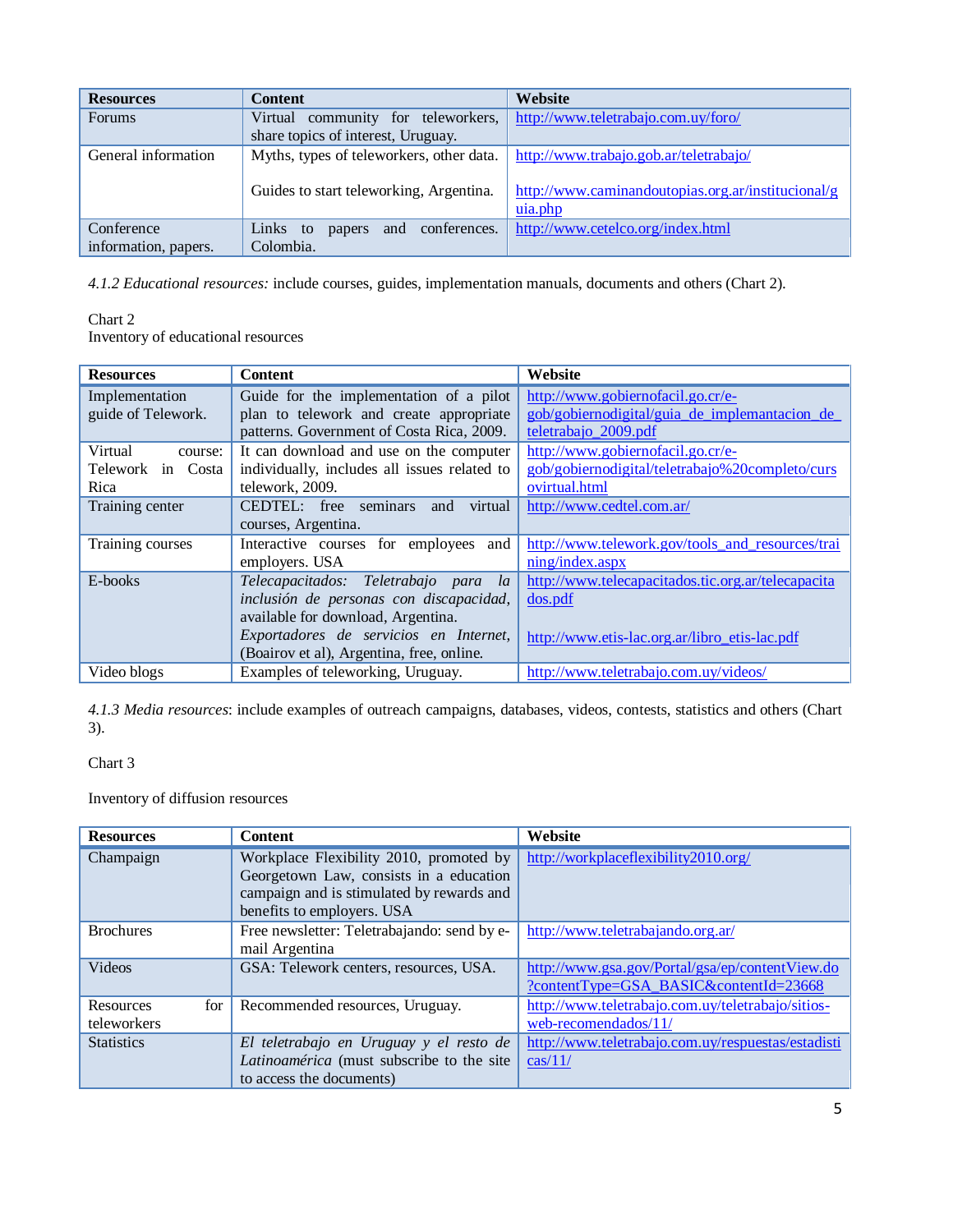| <b>Resources</b> | <b>Content</b>                                               | Website                                             |
|------------------|--------------------------------------------------------------|-----------------------------------------------------|
| Recognition      | Skills Certification Program, Argentina,                     | http://www.trabajo.gob.ar/teletrabajo/certificacion |
|                  | free and recognize the efforts and the                       | .asp#ancla2                                         |
|                  | experience.                                                  |                                                     |
| <b>Networks</b>  | Telework network: public and private                         | http://www.trabajo.gob.ar/teletrabajo/redempresas   |
|                  | coordinated<br>the<br>trough<br>companies                    | .asp                                                |
|                  | share<br>Argentine<br>Government<br>for                      |                                                     |
|                  | experiences.                                                 |                                                     |
| Commitments      | Guidelines<br>telework.<br>promote<br>to                     | http://www.trabajo.gob.ar/downloads/teletrabajo/t   |
|                  | Argentina.                                                   | eletrabajoytrabajodecente.pdf                       |
|                  |                                                              |                                                     |
| Virtual offices  | Torres de Teletrabajo: provides virtual                      | http://www.torresdeteletrabajo.com/                 |
|                  | offices and potential recruits, Argentina.                   |                                                     |
| Congress         | International Telework Congress,<br>$1$ rst                  | http://www.uned.ac.cr/congresoteletrabajo/memor     |
|                  | Costa Rica, 2009.                                            | ia.html                                             |
|                  | 15 <sub>th</sub><br>International<br><b>ITA</b><br>Workshop: | http://www.telework2010.tic.org.ar/                 |
|                  | Argentina                                                    |                                                     |

#### **4.2 Resources to promote Telework**

This section contains resources that can be used for a publicity campaign of teleworking, specially the related with Internet, considering its penetration in today´s society. Also included the resources that allow the formation of teleworkers communities creating sites where people find support for their initiatives, offer their services and where the Government and private companies make public their demands of different services.

#### *4.2.1 Internet*

In the current marketing the utilization of Internet as a media to promote services and products has a predominant place because its possibility to reach many users and its low operation costs, the creation of websites and the utilization of blogs there some resources that included relevant information for the target of this sites, that is why is recommended creating a website with all the elements of the campaign.

#### *4.2.2 Use of banners, posters and wall papers*

They are useful to raise awareness the concepts that want to publicize and call attention to an idea, they can be placed on the website and be downloaded and shared with others, additionally they can be impress and publishing in newspapers or in public places.

#### *4.2.3 Videos*

Can be used to give more information about the theme, presenting real cases of people with success in the teleworking and promote them trough the Website.

#### *4.2.4 Socialization tactics*

Allow find in the web people who can talk about many topics, creating social networks, interacting and create contents [18].

The social networks provide at their users an attractive way of socialization [19], their success it's given because they complemented the traditional communications forms and this can help at the diffusion of the benefits of telework in young people using the viral marketing.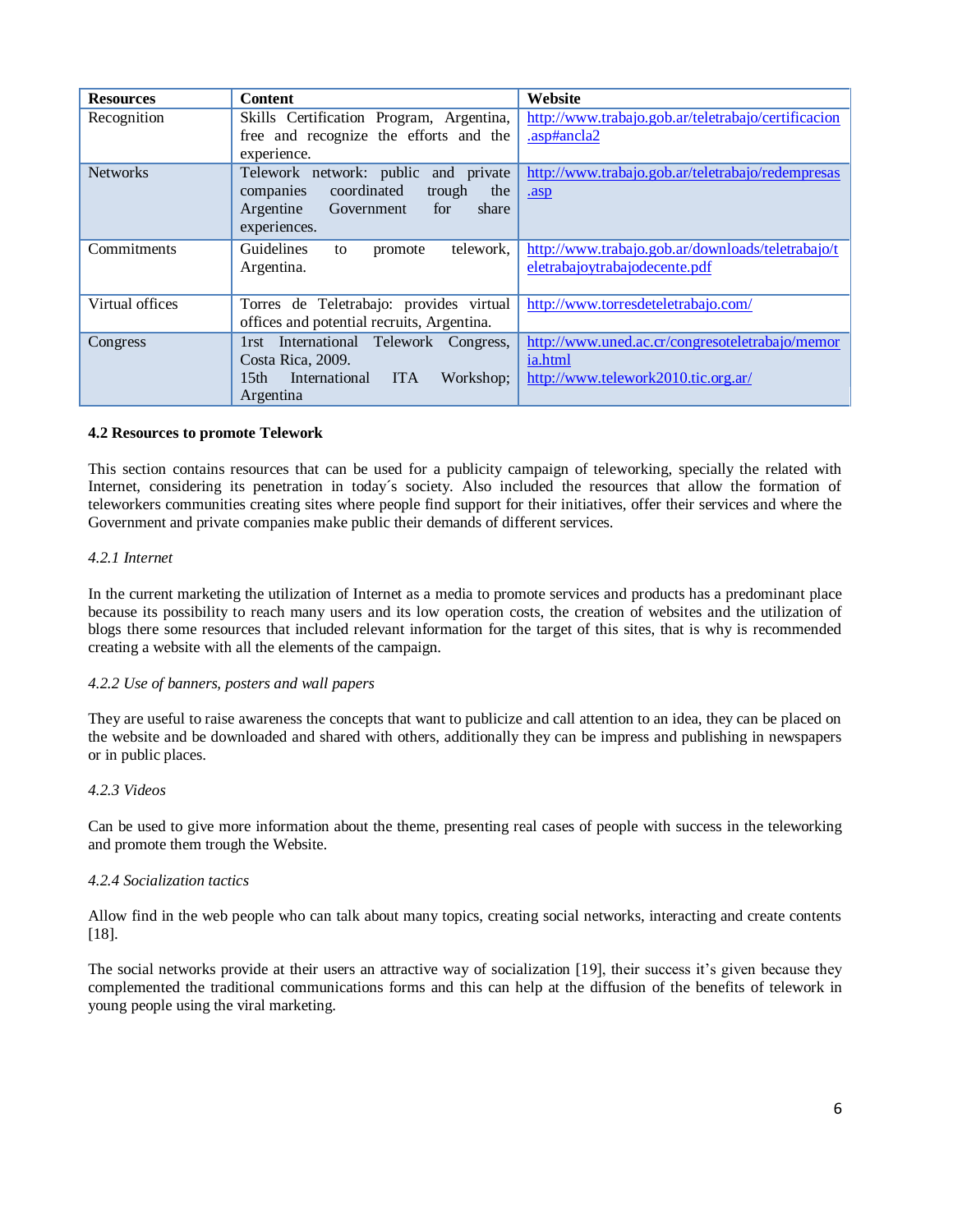#### *4.2.5 Viral marketing*

Maqueira and Bruque [20], define the viral marketing as a technique where the user recommended and provides web address to their contacts in the social networks to belong. Its objective is making known different services between their members.

#### *4.2.6 Digital communities*

The constitution of online communities of teleworkers may be a way to promote telework, in this websites the people integrate around a common interest and including topics with professional contents [21]. Their objectives are creating community and obtain the loyalty of the users.

Boiarov indicates that a community of teleworkers can bring the following benefits [22]:

- Allows sharing of experiences
- Generate employments sources.
- Support is given to those who need it.
- Can define the extent of the market.
- Facilitates the inclusion of vulnerable people.

#### *4.2.7 Awards*

The awards can motivate people to participate in the activities proposed in the campaign.

#### *4.2.8 Recommendation for an effective message*

WIPO recommends that an effective message must be written in simple language, with a topic at a time, using different media, like television, radio, newspapers, internet and others to increase the possibility that more people can see them [23].

#### **5 PROPOSAL OF A STRATEGIC OUTREACH CAMPAIGN OF TELEWORK AS A TOOL TO PROMOTE THE ENTREPRENEURSHIP**

This paper recommended a massive campaign that includes mass media as television, radio, magazines, newspapers and the Internet to draw attention of the population about the concept of telework and they consider it as a source of employment.

Government support is very important for those initiatives and is necessary encouraging businesses to develop plans for implementing the telework pilot.

We need to change the mentality of employers, making them see the opportunity that may have to hire teleworkers, incentives such as reducing taxes can be a motivation for creating opportunities in this sector, plus the establishment of agreements can stimulate recruitment.

This campaign is aimed particularly at young people and women to propose innovative ideas developed through teleworking, the training is very important it is necessary integrate the institutions that are responsible for providing courses in order to keep the day to individuals in the knowledge of ICTs.

The dissemination by news in television morning shows may produce the interest of women and students with business ideas, but they may not know the way to develop it.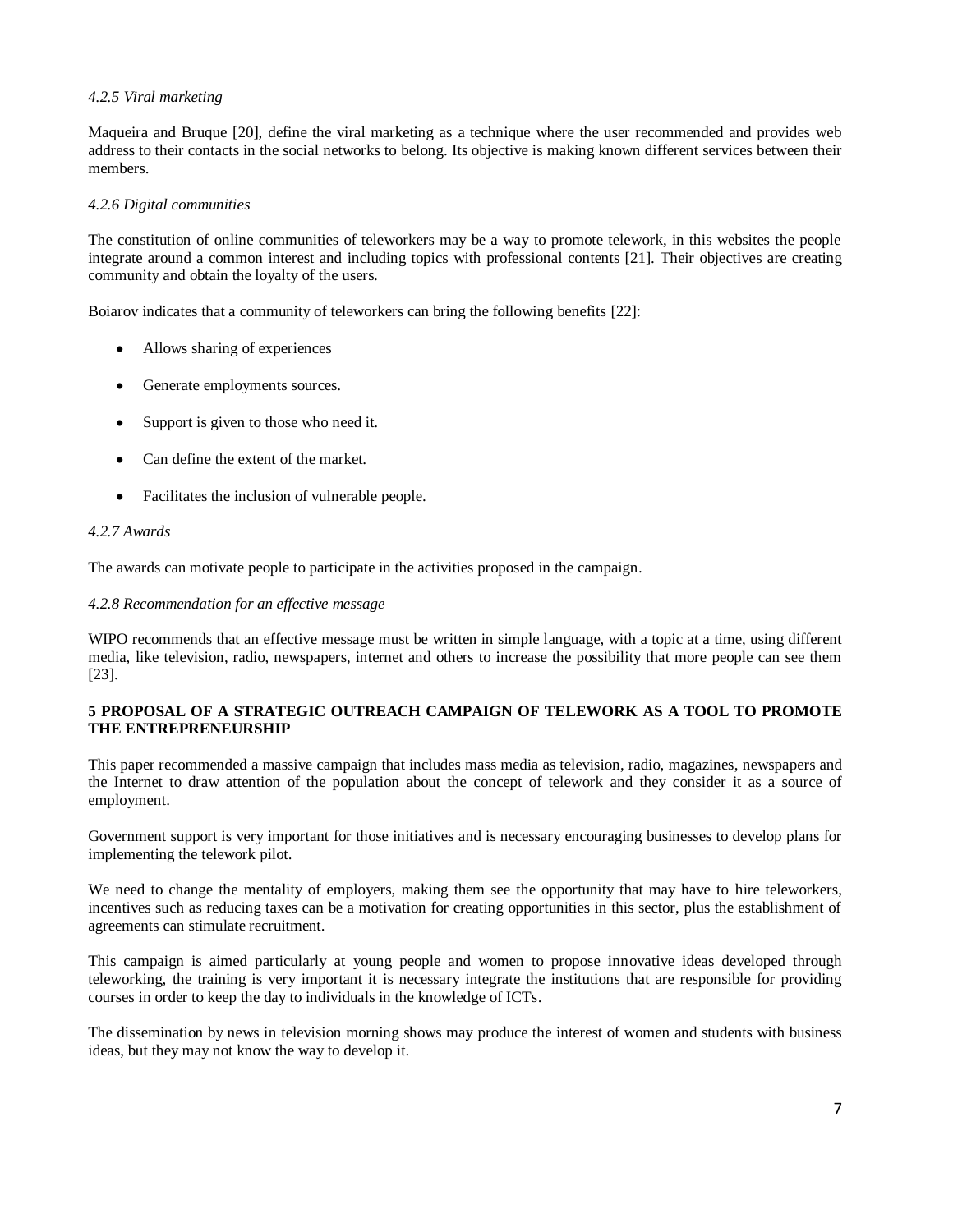Each person must become a propagator of the campaign, so those involved will be asked to help spread the message to other people, it will rely on the use of social networks used by the population to transmit the message quickly and reach a greater number of citizens.

Collaboration between countries can be very helpful; there are advances and best practices that can be exploited by those who are not as advanced in terms of legislation or instrument design.

Units must exist to coordinate the campaign to follow up on the spread and are in charge of making visible the achievements as they occur, such as awards, recognition to companies developing the plan, among others.

Find help of advertising agencies to design posters, banners and graphics that serve to promote the ideas of the campaign.

Creating digital communities of teleworkers supported by government offices and private enterprise, where people can find employment opportunities to offer their products, share knowledge, information relevant to their business development, technical assistance and others.

These communities will be sectioned according to the interests of each teleworker and services offered to facilitate the search by employers.

Supporting Government plans to telework as a way to create jobs and increase productivity.

Continue to promote the investigation of the issue and proposals in Congress as the Telework

The existing telework centers can be exposed as role models, as well as examples of people teleworkers and is capable of giving advice and guidance to those who start with this work.

#### **5.1 Objectives of the Campaign**

*5.1.1 Raising public awareness on the concept of teleworking and its ability to generate new jobs.*

*5.1.2 Make available the benefits of telework for workers and employers.*

*5.1.3 Encourage the presentation of new ideas of telework by women and young entrepreneurs*

**5.2 Target Population:** Women and young entrepreneurs, public and private companies. Language: Spanish.

**5.3 Possible Involved:** Governments, training institutions, technical colleges, universities, mass media, and experts in entrepreneurship, training center for small and medium enterprises (SMEs), private companies and governmental institutions, organizations related to telework.

**5.4 Resources:** Web site, brochures, banners, videos, contests, Web 2.0.

#### **5.5 Campaign Stages**

*5.5.1 Awareness of the concept of teleworking and its ability to generate new jobs*

Develop a Web site where information includes aspects of telework, what is telework, How I can telework?, Answers to frequently asked questions, contact forms, links to sites of interest, participation forums that promote community building, supply and demand of services, links to social networks. Figure 1 shows the site map.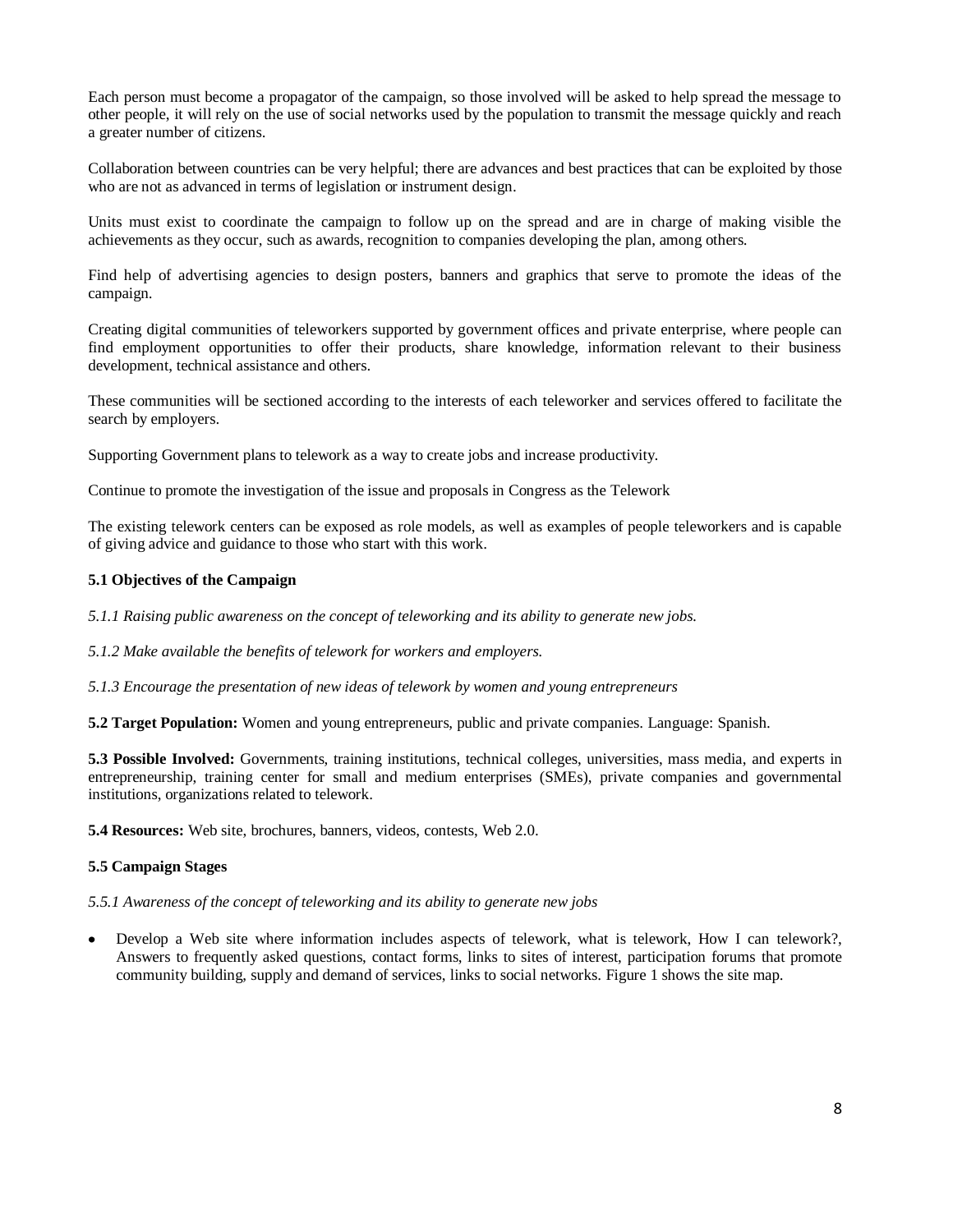

Create pictures, banners and short videos that draw the attention of people on the concept of telework. Can use free  $\bullet$ resources found in the network and publish in different media, print and publish in newspapers or in public places, to start creating an expectation around the issue and conduct more visits to the website. It is recommended to choose a character image of the campaign, in this case was selected Linda.

Linda is a teacher who has lost their job, knows the Internet but do not know the possibility of teleworking. Figure 2 and 3 shows advertising in the form of cartoon. This can be printed and distributed to spread the website.



Figure 2 Example of campaign to promote telework

WWW.BITSTRIPS.COM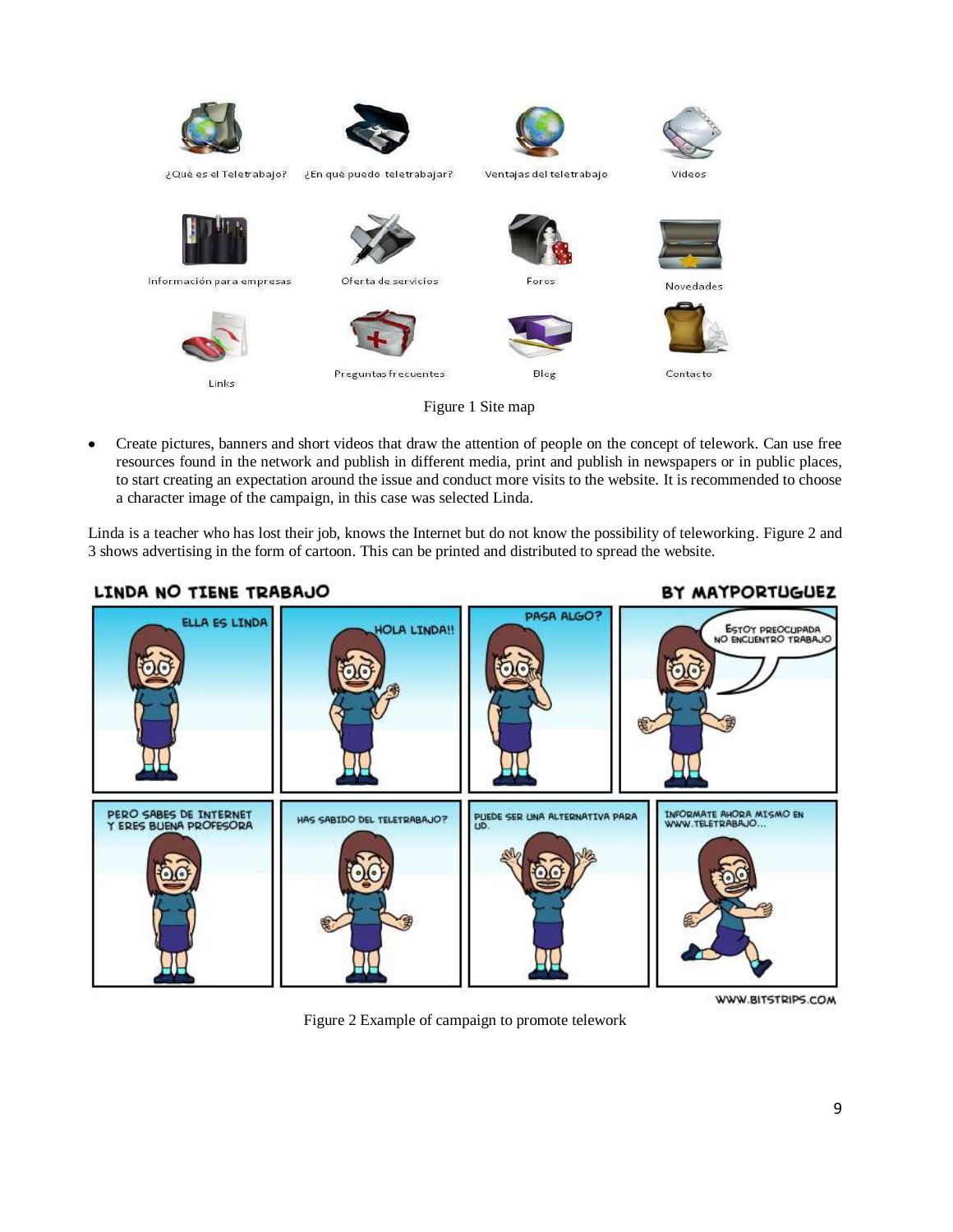# BY MAYPORTUGUEZ

## 'TITLE OF STRIP'



WWW.BITSTRIPS.COM

#### BY MAYPORTUGUEZ



WWW.BITSTRIPS.COM

#### BY MAYPORTUGUEZ



WWW.BITSTRIPS.COM

Figure 2 Ad to promote the telework directed to women.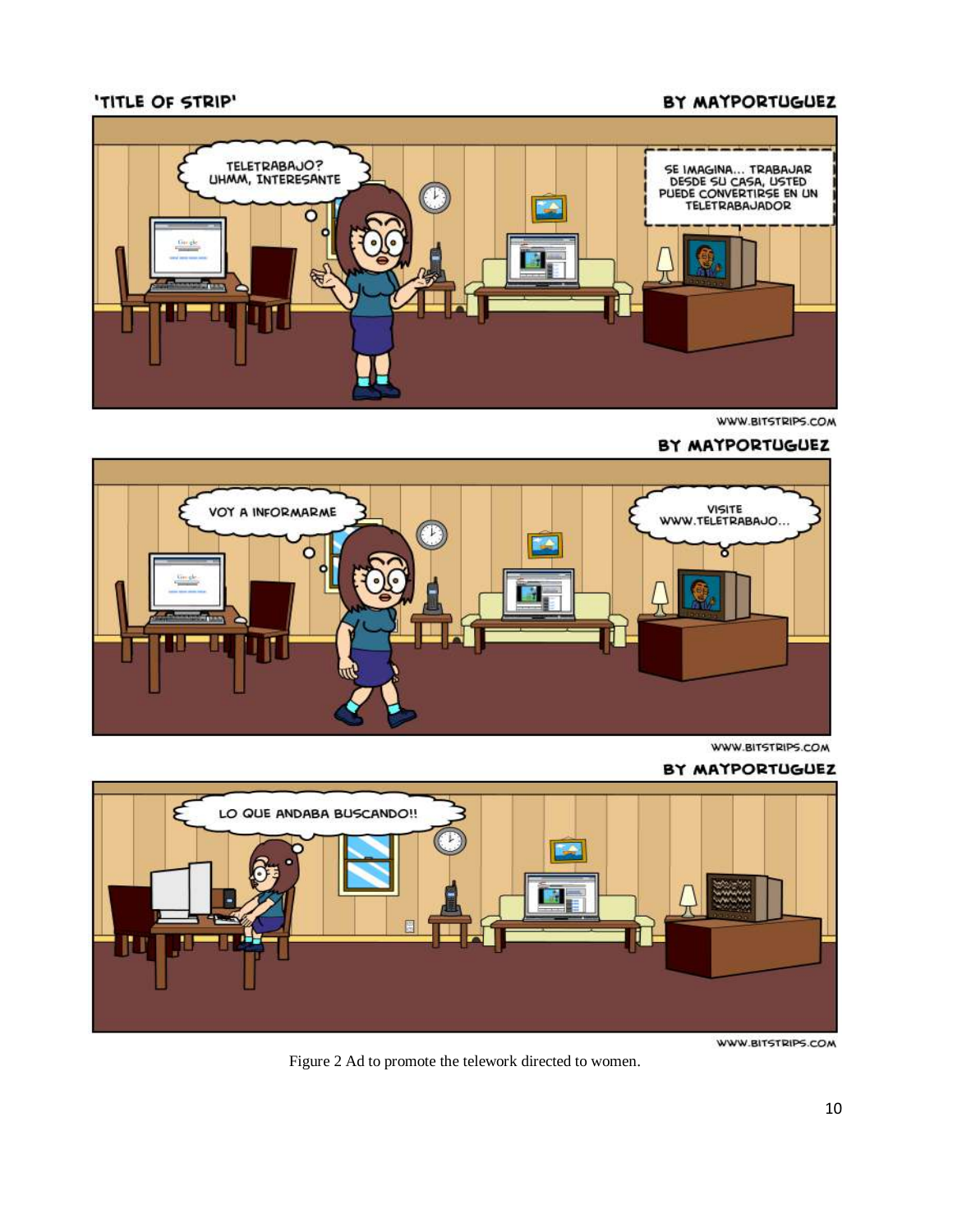#### 5.5.2 Teleworking advantages

Use banners to promote the benefits of teleworking. Figure 4 shows an example with the same character asking did you know. And where Linda gives the answer talking about the benefits of telework may be useful as an information campaign for businesses.



Figure 4 Banner to promote the advantages of teleworking.

Show the positive experiences of teleworkers and companies that hire them, using videos that represent successful experiences of people with telework.

#### *5.5.3 Presentation of innovative ideas*

Encourage the presentation of business ideas through teleworking, by a competition aimed at women and young people wishing to start their own business remotely, on the website include the contest rules, awards and other information, is also requested to share with others. Figure 5 shows an advertisement for this contest.



Figure 5 Application of innovative ideas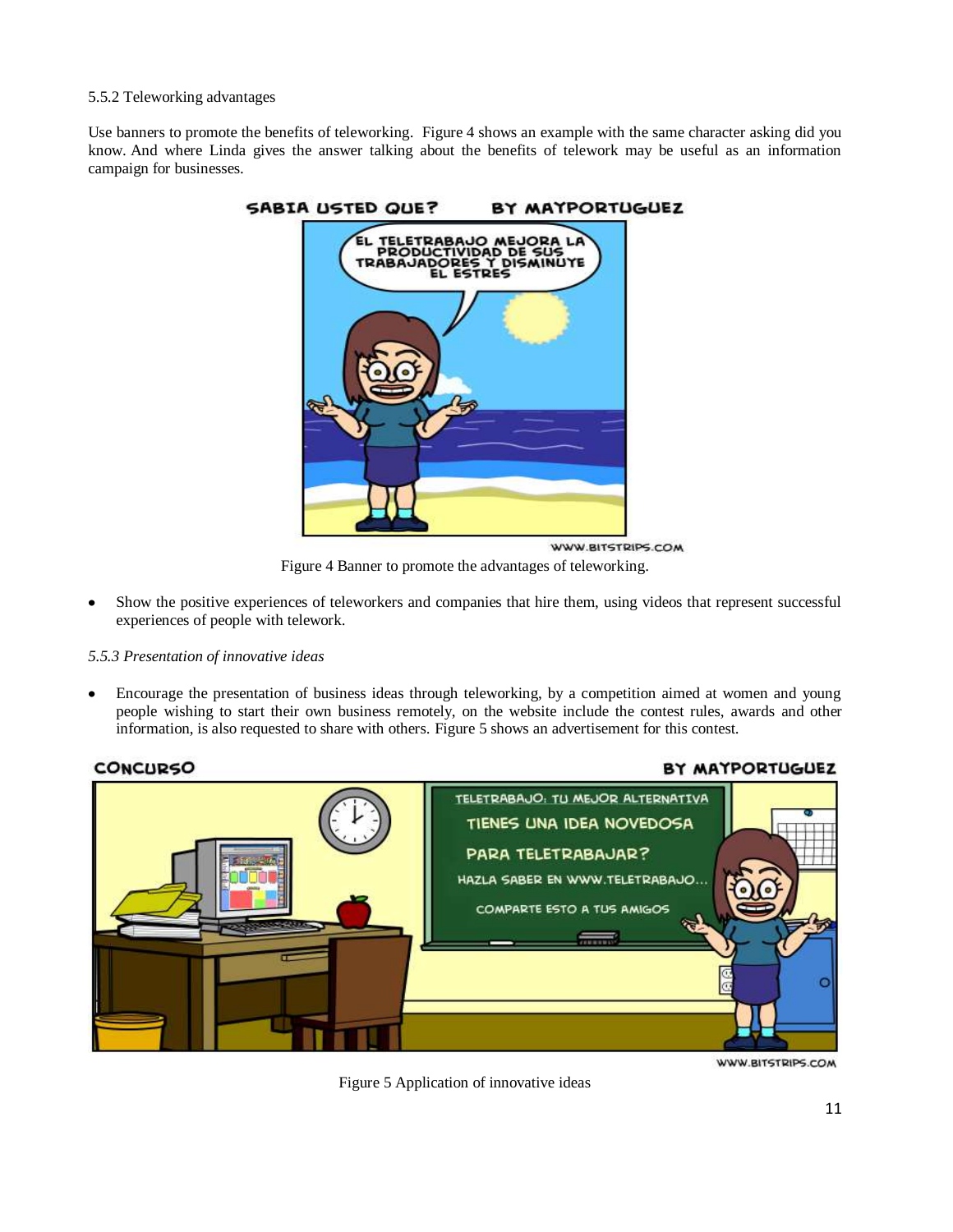- Encourage users to invite other friends to join the network and that they in turn invite others.
- Reward those who submit their projects to contests and promotions in the most used social networking (Facebook, Twitter, Hi-5), depending of the sector to which it is conducting and disseminating awards.

#### **6 CONCLUSIONS**

The diffusion of telework should lead a joint effort of the entire society. Is necessary to create awareness about its benefits and the possibility of developing new employment opportunities, encouraging the creativity of entrepreneurs and the formation of communities of teleworkers, increasing information to companies and provide more support for have more confidence in hiring such employees. The campaign proposal seeks to use limited economic resources, to exploit the potential of the Web and bring attention to existing efforts that develop these alternatives.

#### **REFERENCES**

[1] International Labour Organization. *Convenio sobre Teletrabajo,* September, 2002. (Online). Available in <http://www.ilo.org/public/spanish/bureau/inf/magazine/44/news.htm>

[2] Barva, L. *El Teletrabajo y los Profesionales de la Información. El profesional de la Información.* Vol 10, No. 4*,*  (April, 2001), pp. 4-13.

[3] Salazar, C. *Teletrabajo en Chile: El caso de la Asociación Chilena de Empresas de Tecnologías de Información, ACTI. Revista de Ingeniería Informática,* November, 2006. (Online)*.* Available in <http://www.inf.udec.cl/~revista/ediciones/edicion13/articulo%2013-1.pdf>

[4] Pérez, C. y Gálvez, A.M. *Teletrabajo y Vida cotidiana: Ventajas y dificultades para la conciliación de la vida laboral, personal y familiar.* Athenea Digital. No. 15 (May, 2009), pp. 57-79.

[5] Gálvez, A. M. *Conciliación de la Vida laboral y familiar en mujeres que trabajan con Tecnologías de la Información y Comunicación: un Análisis psicosocial y cultural de las estrategias desplegadas.* Secretaría General de Políticas de Igualdad, Ministerio de Igualdad de España, 2008. (Online). Available in [http://www.inmujer.migualdad.es/mujer/mujeres/estud\\_inves/775.pdf](http://www.inmujer.migualdad.es/mujer/mujeres/estud_inves/775.pdf)

[6] *Telecommuting: A Two Way Street. Global Cosmetic Industry.* Vol 173*,* No. 11*,* (November, 2005), p. 115.

[7] Gagné, M. y Deci, E. Self*-determination theory and Work motivation. Journal of organizational Behavior.* Vol 26, (December, 2005), pp. 361-362.

[8] Hampton; J.E. Norman, C.S. *The Impact of Alternative Telework Arrangements on Organizational Commitment: Insights from a Longitudinal Field Experiment. Journal of Information Systems.* (May, 2010). Vol 24, No. 1, pp.67-90.

[9] Gross, G. *U*.*S agency: Telecommuting offers employees many Advantages. Networld Work.* Vol 24, No. 12. (March, 2007), p. 27.

[10] *Telework the Star of Flexible Work Options. HR Focus.* Vol 81, No. 10, (October, 2004), pp. 2-3.

[11] Belloque, V. *Eficiencia y ahorro energético: contribución del sector de las tecnologías de la información. Universia Business Review*, January, 2007. (Online). Available i[n http://ubr.universia.net/pdfs/UBR00120070116.pdf](http://ubr.universia.net/pdfs/UBR00120070116.pdf)

[12] Roche, I*. La Gerencia de Recursos Humanos ante la posibilidad de Implantación de una Iniciativa de Teletrabajo. Revista Informe de Investigaciones Educativas.* Vol 21, (2007), pp.93-113.

[13] Fernández, A. *La flexibilidad laboral no seduce. Periódico El Financiero,* May 2009*.* (Online). Available in: [http://www.elfinancierocr.com/ef\\_archivo/2010/mayo/09/inteligencia2002489.html](http://www.elfinancierocr.com/ef_archivo/2010/mayo/09/inteligencia2002489.html)